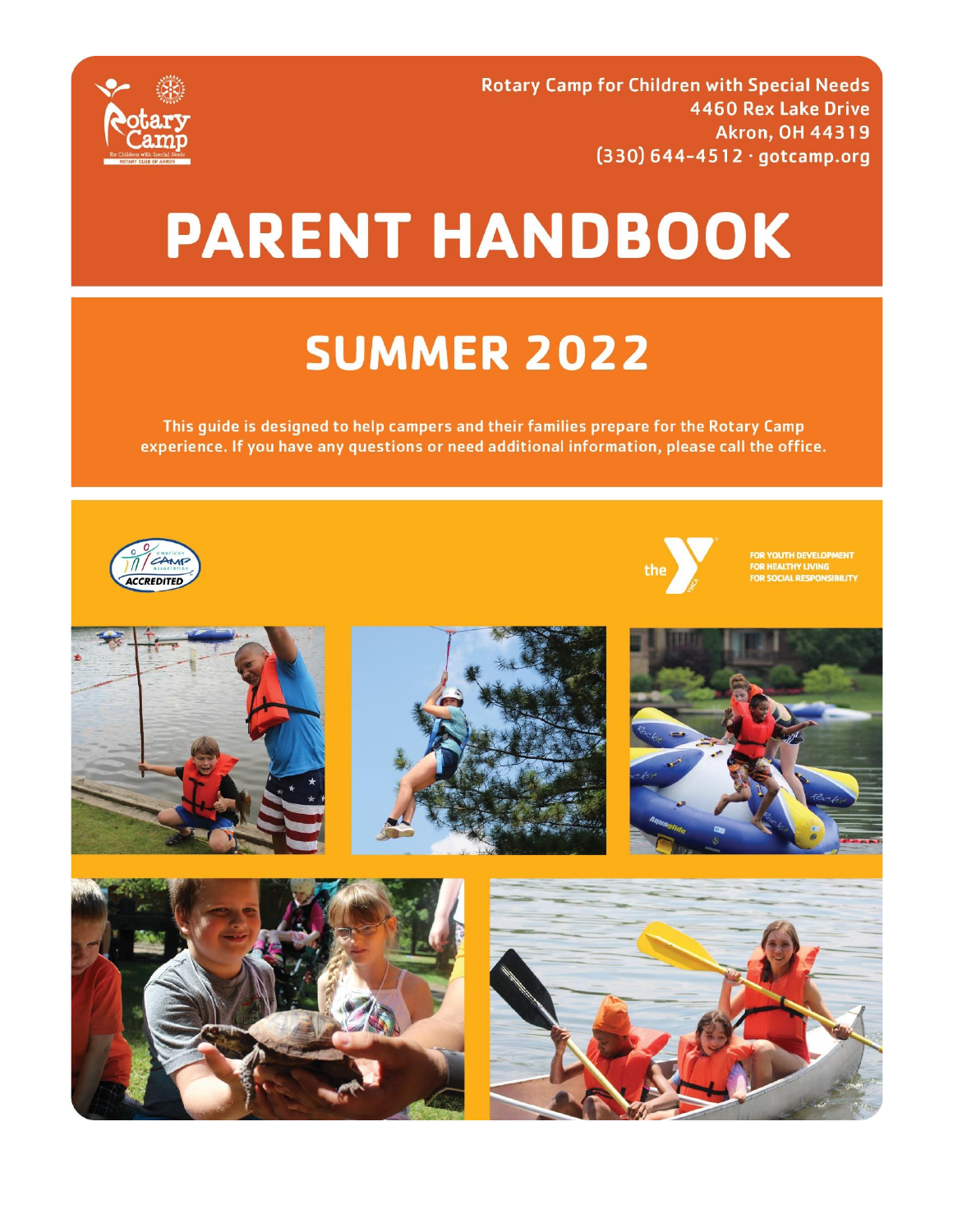

Dear Camp Families,

Greetings from the sunny shores of Rex Lake!

This year Rotary Camp is celebrating its 99<sup>th</sup> camping season! For nearly a century, we have provided recreational opportunities for individuals with special needs and respite for families. As we continue to navigate the pandemic, you will see our program opportunities feel more like our typical camping seasons. At Rotary Camp, we strive to meet the individual needs of each of our campers. Communication with you is critical to that success. Please make sure your camper's information is current. If you have additional information to share, please contact us prior to the start of your camper's experience. We also want to communicate with you. This guide is the first step, and shares policies, procedures, and useful information to help you and your camper prepare for their summer experience. There are some significant updates to this year's guide. Please review it thoroughly.

If you have any questions do not hesitate to reach out to me directly at 330.926.4952 or danr@akronymca.org. I look forward to seeing you at camp!

In the Spirit of Camping,

New Reyarder

Dan Reynolds Vice President of Camping Akron Area YMCA

How to Reach Us: Mail: Akron Rotary Camp 4460 Rex Lake Drive Akron, OH 44319

Phone: 330.644.4512 Fax: 330.644.1013 Web: [www.gotcamp.org](http://www.gotcamp.org/) Email: [rotarycamp@akronymca.org](mailto:rotarycamp@akronymca.org)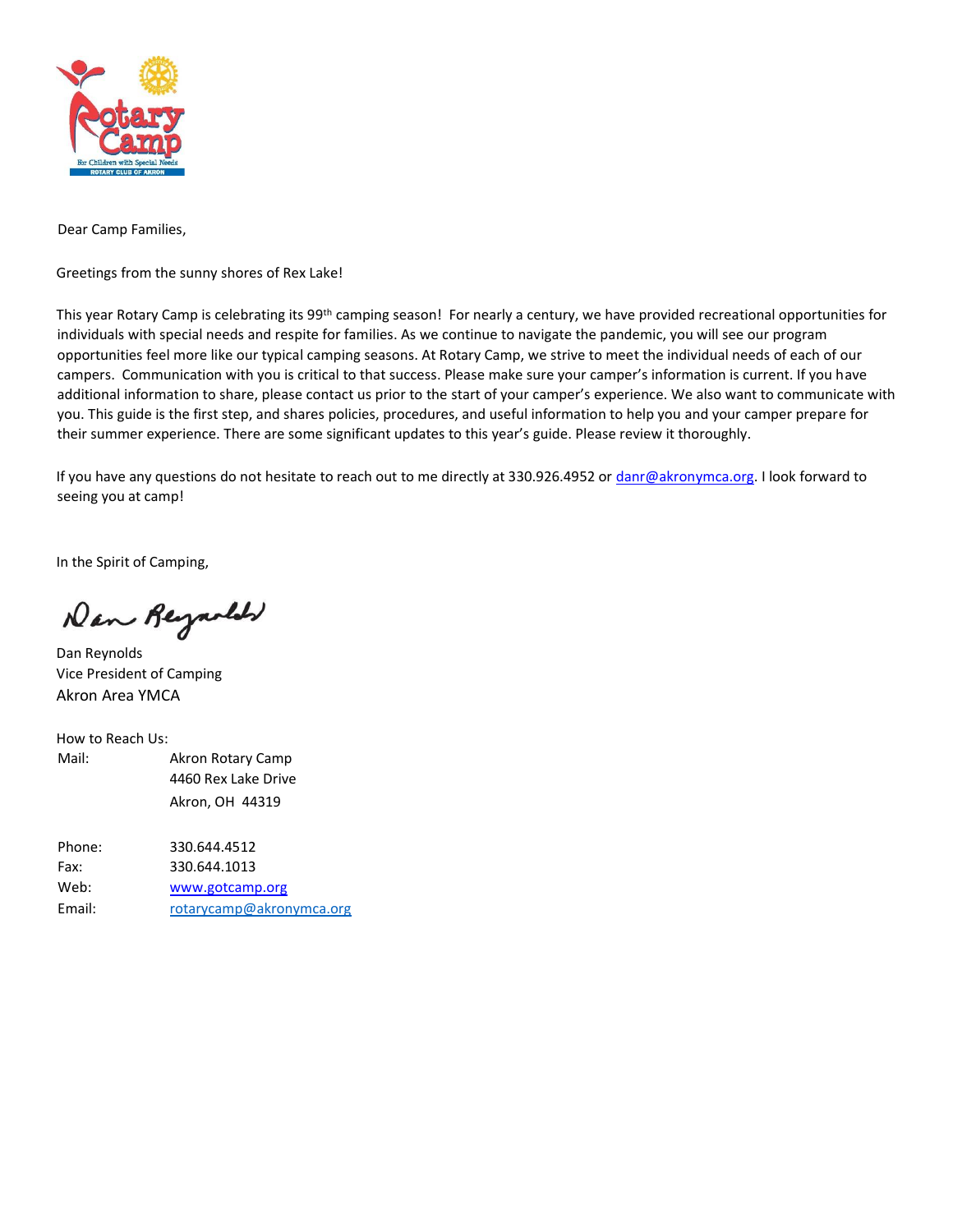## Akron Rotary Camp's Mission Creating a world where there are only abilities.

### Goals of Rotary Camp:

- To increase camper's self-confidence, self-worth, and uniqueness
- To develop camper's independence
- To involve campers in activities that increase physical skills
- To provide appropriate opportunities for socialization with peers
- To further develop interest and respect for the natural environment

Rotary Camp has been a project of the Rotary Club of Akron since 1924 and is operated by the Akron Area YMCA.



Rotary Camp has been a project of the Rotary<br>Club of Akron since 1924 and is operated by<br>the Akron Area YMCA.

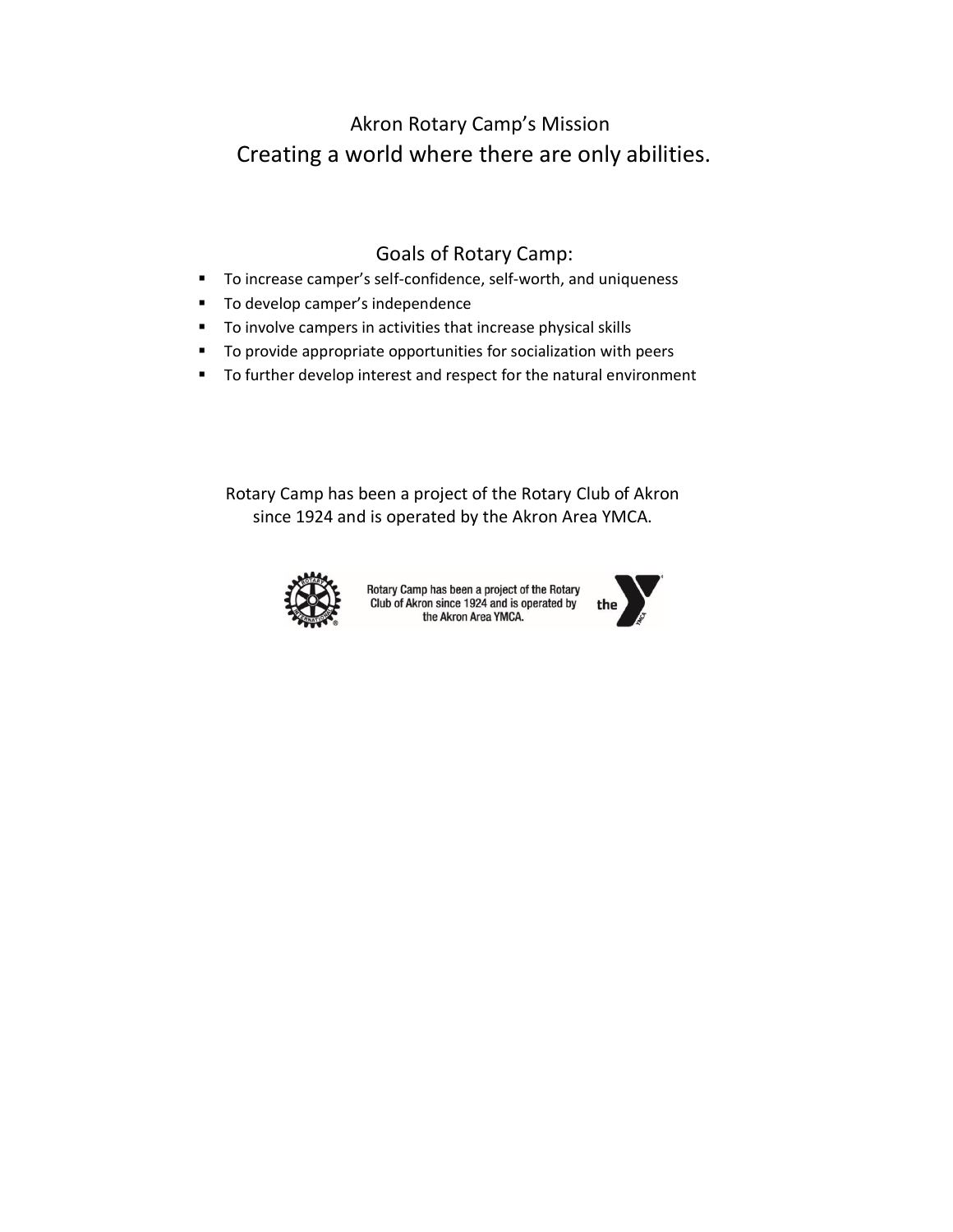#### **Registration**

We are continuing to work with CampDoc for your camper's health history and medical charting. It is necessary for all campers to have their health history filled out prior to arrival on the first day. This information helps us make necessary decisions for your camper such as cabin assignments, dietary needs, and allergies.

It is also required that every camper have a current physical, signed annually by the camper's primary care provider.

Please upload a picture of your camper to their CampDoc profile. This will help to ensure the safe administration of medications while they're here. The photo should be recent and of the camper only (from the shoulders up). If you need assistance doing this, please reach out to the camp nurse (contact info is listed below).

If you have any questions about any of these forms, please contact our camp nurse, Meghan Wiant, at 330.644.4512 (ext. 3207) or meghanw@akronymca.org.

#### **Staff Contact Information:**

Here are the names of contacts in case you have questions or concerns in any of the following areas.

Billing: Dawn Housley Program Director: Kyle Blincow Director of Healthcare: Meghan Wiant BSN, RN Donations: Mella Castner Volunteers: Amanda Warner Executive Director: Dan Reynolds

#### **Accreditation**



Akron Rotary Camp is proud to be accredited by the American Camp Association (ACA). Together we are dedicated to enriching the lives of children through the camp experience. Akron Rotary Camp has voluntarily complied with up to 300 standards of health, safety and program quality – from staff qualifications and training to emergency management. ACA Accreditation is the parents' best evidence of a camp's commitment to health and safety. For

more information about ACA or ACA Accreditation visit: www.campparents.org.

#### **Complaint Resolution**

At Rotary Camp we strive to ensure that everyone has a successful experience. If you have any questions or concerns, please contact the Executive Director, Dan Reynolds, at 330.644.4512. In accordance with the Ohio Department of Jobs and Family Services, we are required to provide you with the number for the local health department and the Public Children Services Agency. You may contact these numbers with any concerns.

| <b>Summit County Children's Services</b> | 330.379.9094 |
|------------------------------------------|--------------|
| Summit County Health Department          | 330.923.4891 |
| Portage County Children's Services       | 330.296.2273 |
| Portage County Health Department         | 330.296.9919 |

#### **Keeping Staff Informed**

Please keep us informed about any changes in emergency numbers, addresses, work numbers, etc. If you plan to be out of town or at a place other than our information indicates, it is your responsibility to inform us where to reach you in case of an emergency.

Additionally, please let us know of any changes in your camper's world that may affect him/her (school problems, sickness of a family member, separation or divorce of parents, etc.). Camp staff strive to be sensitive to our campers' needs and feelings.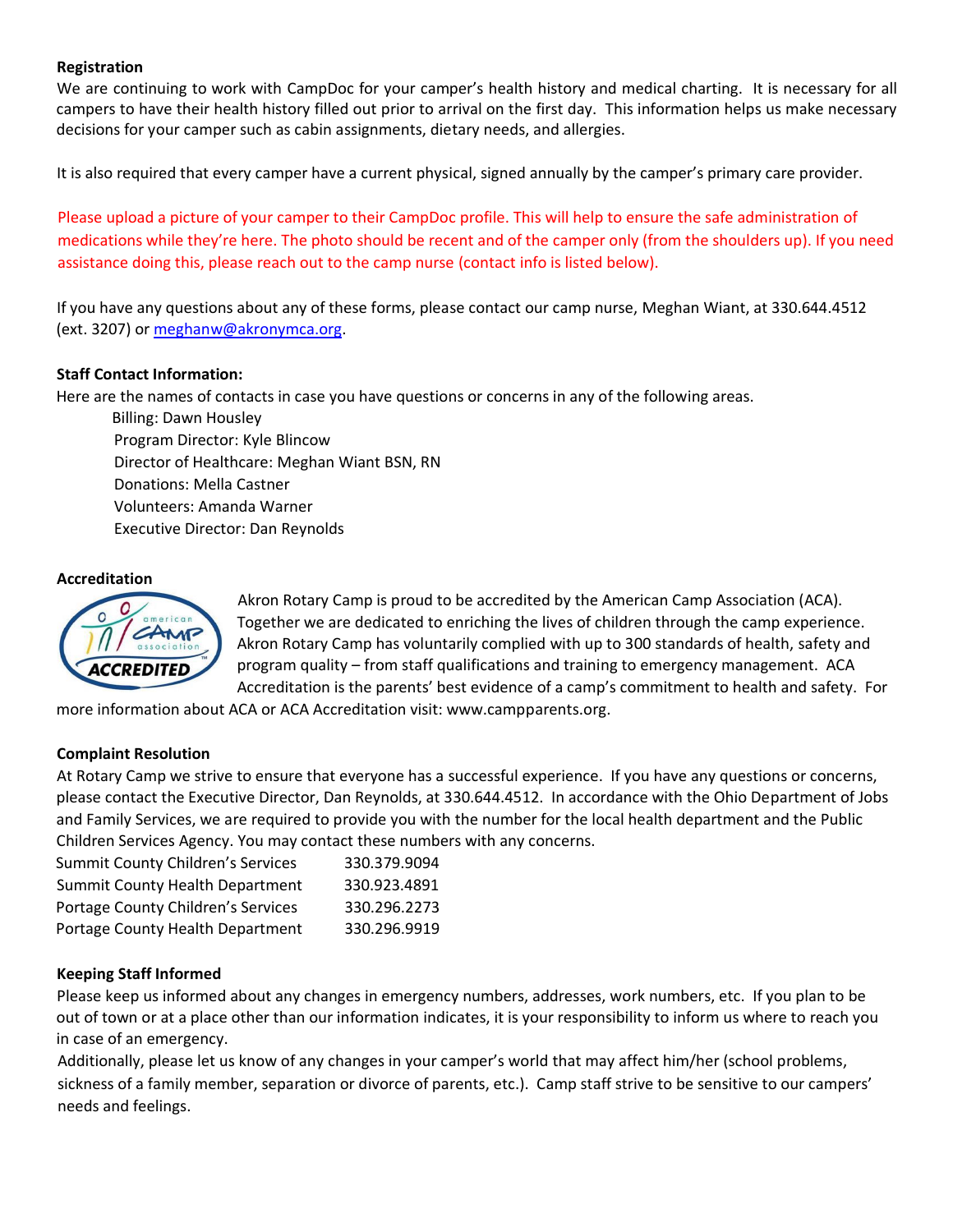#### **Staff Training**

Staff training is conducted prior to the first week of camp. We follow state, American Camp Association, and Akron Area YMCA Camping Services guidelines when we train our leaders. Fundamentally, three factors are involved: safety, fun, and teachable moments.

#### **Akron Area YMCA's Diversity Statement**

The Akron Area YMCA stands with others in denouncing prejudice, racism, intolerance, and all other forms of discrimination. We are committed to our Mission: To put Christian principles into practice through programs that build healthy spirit, mind, and body for all. In the 150-year history of the Akron Area YMCA, we have always and will continue to be dedicated to doing more and doing better, thus becoming a champion of change in our community.

#### **Tough Conversations Before, During, and After Camp**

A great reason to send your camper to camp is that they can meet new friends and learn about people who are different from them! Camp should be enjoyable and encouraging, where campers share space with a group of other campers and staff both in the cabin and at their programs. As the YMCA we pride ourselves on welcoming individuals and families from diverse communities, genders, gender identities, faiths, and socio demographics where we all learn, grow, and thrive together. Your child may share a cabin with someone who represents one of these communities. Our camp staff are trained on navigating sensitive topics allowing everyone to have a voice and to respect others opinions and values. It is through these moments that we learn to listen, to respect, and to tolerate. Consider taking a moment with your camper to celebrate how great an opportunity this is to make a lasting friendship with someone they might not interact with outside of camp.

#### **Lost and Found/Personal Property**

The first responsibility of Rotary Camp Staff is to care for the physical and emotional needs of our campers. Because we are focused on the campers' and groups' needs inevitably, each week, clothing items, towels, backpacks, and water bottles get misplaced. We work extremely hard to reunite items with their campers but ultimately some items disappear forever.

Rotary Camp is not responsible for clothing and/or personal property brought from home. While the staff will help your child, it is considered the responsibility of the camper to keep their belongings together.

As parents, you can help us continue the reunification process by making sure that all clothing, toiletries, bags, and sleeping items are clearly marked with the camper's name.

Pease do not send new clothes that you care about, expensive water bottles, new towels, or anything you will get upset about if it is misplaced.

If you cannot find your camper's belongings, please contact camp and we will make an honest effort to find it and return it to you. A friendly note in your day camper's bag or a phone call or email describing the missing item will help the staff get it returned as quickly as possible. You can also peruse the lost and found table at check-out when you pick up your camper.

Unclaimed lost and found property will be kept for two weeks following the end of each camp season. After that time, it will then be donated to a charitable organization.

#### **Behavior Management**

To ensure that campers feel safe while they are at camp, we believe that camp staff and parents must work together. It is critically important that parents and guardians provide camp with as much information as possible about the camper and their behaviors before the start of a session. Parents are encouraged to write a summary about the camper if necessary. Copies of behavior programs used at school or home can also be helpful.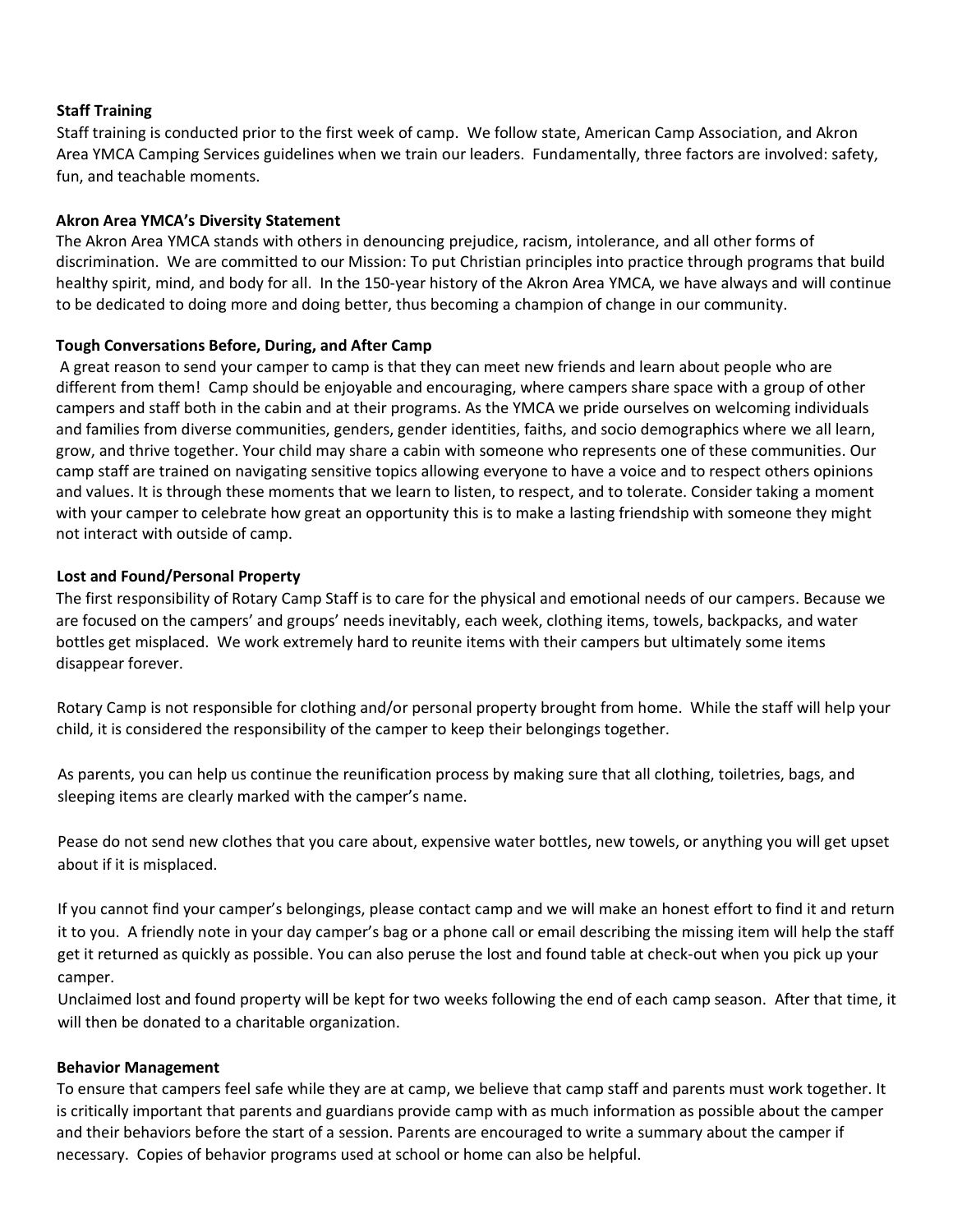Camp staff will contact the guardians if a camper is acting in a disruptive manner and needs further support. Through this conversation, the camp staff and the guardians determine what appropriate steps need to be taken. This may include a modified behavior plan, a parent conversation with the camper, or dismissal from the program. It is the underlying philosophy of Rotary Camp that campers are expected to participate to the best of their ability in all programs.

All staff members consistently use positive reinforcement throughout the day. Staff members are not permitted to use corporal or verbal punishment. Discipline goes hand in hand with an attitude of mutual respect. We care about what the campers are feeling, not just what they are doing. We recognize that misbehavior is often a camper's way of showing us that something is wrong.

Our counselor to camper ratio is 1:3 for children's programs and 1:4 for adults. This means that each counselor will provide a lot of direct attention to your camper but it's never 100%. We recognize that all of our campers require individual attention and the counselors do their best to provide it. If you have concerns about the ratio and your camper's needs please contact camp prior to the start of their session so we can discuss and determine appropriate supports.

Campers who act out in an intentional way, either physically or verbally, with the intent to hurt themselves, other campers or staff will be sent home immediately under the discretion of the Camp Director or designee. Bullying of any kind will not be tolerated while at camp. If the behavior does not stop after counselor and director intervention, the camper will be sent home. Rotary Camp should be an enjoyable place for everyone.

Homesickness: Below are a few tricks we've picked up.

- $\circ$  Before camp, be positive and excited about the experience. Camp is a cool, fun, and exciting experience. Tell your camper that you know they are going to have a great time.
- $\circ$  Telling campers they can call/come home may seem like the perfect thing to say, but it actually encourages homesickness. It's like a crutch. Like we mentioned in the first bullet point, camp's going to be amazing. Keep reminding them about that.
- $\circ$  Staff make every effort to ease the transition to camp. We spend quite a bit of time during staff training teaching our counselors how to redirect or refocus a camper who is missing home. It's okay to miss home. Home will be there at the end of the week. Camp is special, and the campers are a part of something special when they're here. We'll remind them of that.
- o Initial letters home often have strong feelings of homesickness so don't panic. Give us a call (330.644.4512) and we'll give you an update on where your camper is at with their experience.
- $\circ$  If your camper is having a difficult time with homesickness, rest assured we'll reach out to you so that we can figure it out together.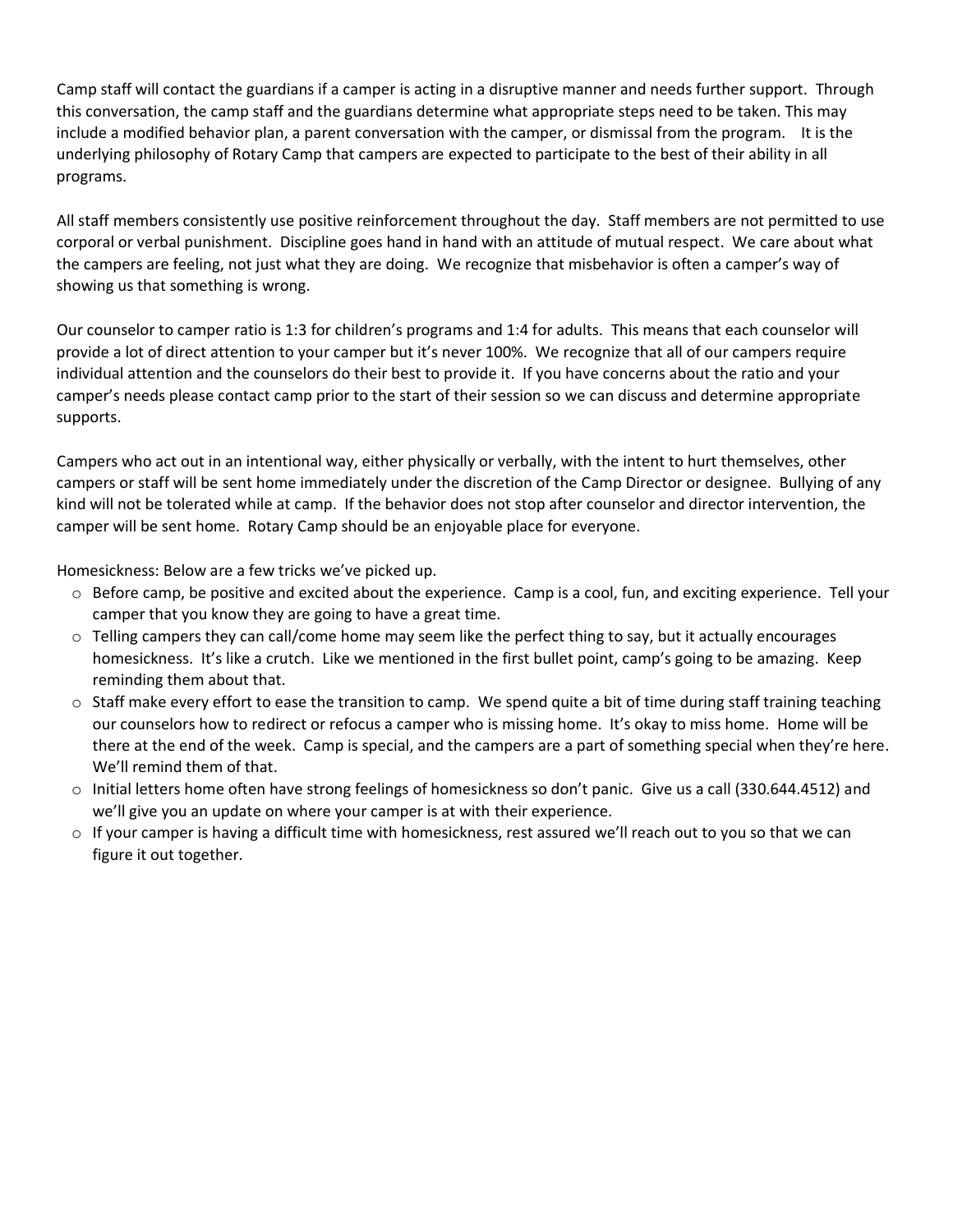#### **Wellness at Camp**

Our campers' wellness is extremely important to us. If a camper is not feeling well, they do not have a good time. They tend to have more behavioral needs and are susceptible to sharing their illness with other campers and staff. If your camper displays any of the following symptoms within 48 hours of attending their scheduled session, please do not send them to camp:

- A fever over 100 degrees
- Stomach pain, vomiting, or diarrhea
- Shortness of breath, coughing, or congestion
- Loss of taste or smell
- Exposure to Covid-19 within the past 5 days (regardless of vaccination status)

If a camper develops any of these symptoms while at camp, they will be sent home. Together, with the Camp Nurse and recommendations from your health care provider, we will determine an appropriate return to camp date.

#### **Medical Care at Camp**

Campers and parents/caregivers will speak with the health officer during check in. All medications, prescription and non-prescription, must be given to the health officer in their original containers. Medications will normally be distributed at meal times and before lights out. Please only send enough medication to last the duration of your camper's stay.

The health officer will keep a log indicating the time the medication was administered and by whom. A medical history must be completed and turned in prior to camp. The camper will not be admitted to camp without this. Prescribed medications will be administered as directed on the bottle and must be clearly marked with camper's name, name of medication, and name of physician.

If you would like to check-in your camper's medications prior to the start of the camp session for ease of drop-off, please contact Meghan Wiant at 330.644.4512 (ext. 3207) or email meghanw@akronymca.org to schedule an appointment.

Camp will notify parents/guardians for a variety of health care concerns which may include vomiting or diarrhea, a suspected broken bone or sprain, rashes, lice, any medical situation that requires care we cannot provide, and behavioral concerns.

If your camper is injured at camp, the Camp Director will take necessary steps which may include, but are not limited to the following:

- 1. Call the local paramedics.
- 2. Contact parents/caregivers. If parents/caregivers are not reachable, the camp may choose to contact an alternate emergency contact person.

Medical insurance is the responsibility of the parents. Paramedics will transport the camper in an emergency situation. Charges associated with the service will be the responsibility of the parents.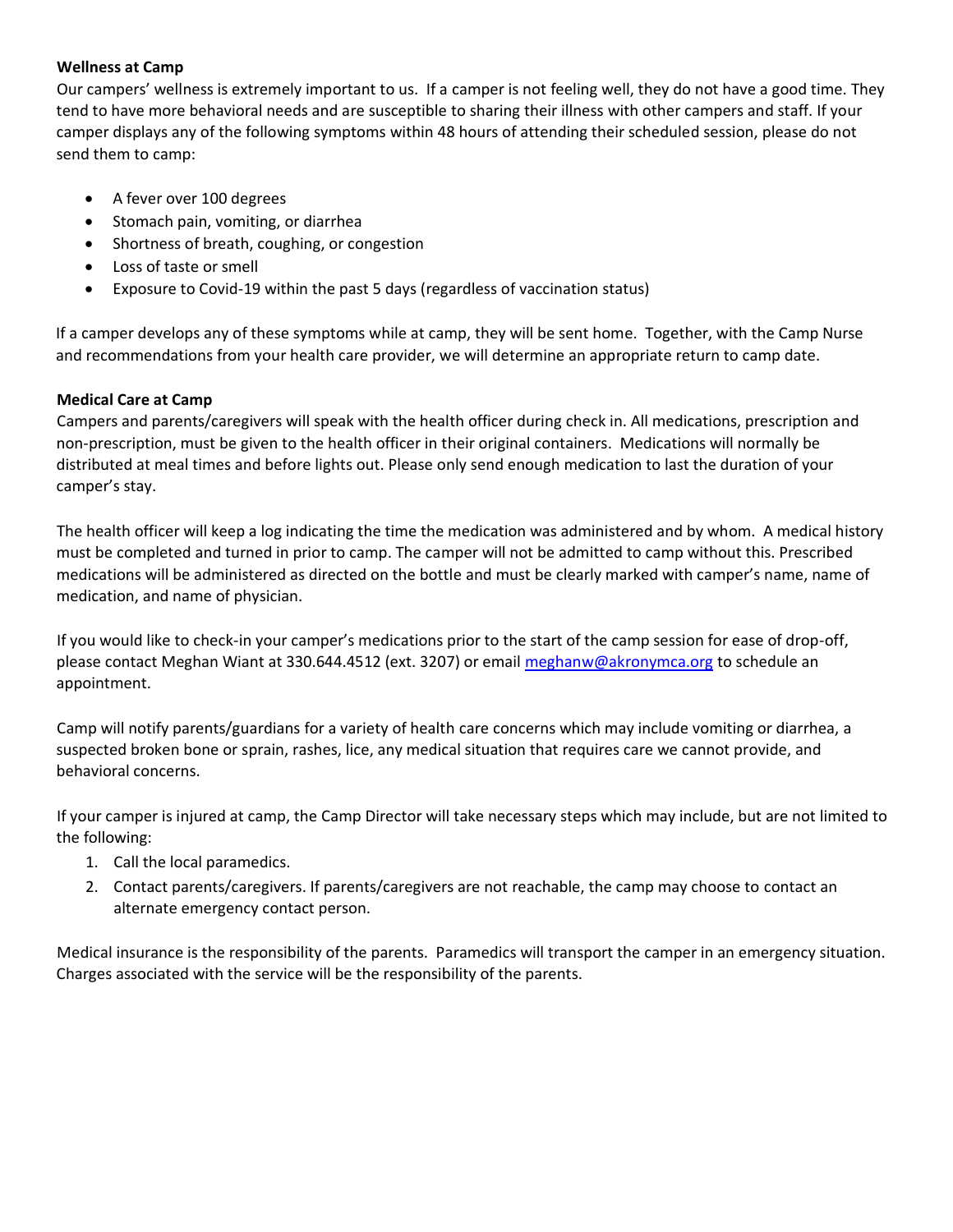#### **Communication with Parents/Caregivers & Early Dismissal**

The camp staff work hard to ensure that every camper has a great experience. However, there are times when camp staff may contact parents/guardians including, but not limited to:

- Medication questions/clarifications
- Camper injury
- Behavior support
- Natural disaster

While your camper is away at camp, parents/guardians still need to be accessible by phone. If there is no answer, camp staff will continue to contact numbers on the emergency list. If staff are unable to reach a responsible adult they are required by law to contact Children's Services.

On occasion, for any of the reasons stated above or any other reason deemed necessary by the Camp Director, parents may be asked to pick up their camper early. Parents/Guardians must be available to pick up their camper within four (4) hours of the camp's request.

#### **Service Animals at Camp**

Rotary Camp follows the American's with Disabilities Act (ADA) definitions when it comes to allowing service animals at camp. Under the ADA, a service animal is defined as a dog that has been individually trained to do work or perform tasks for an individual with a disability. The task(s) performed by the dog must be directly related to the person's disability. This means the dog must be trained to take a specific action when needed to assist the person with a disability. For example, a person with epilepsy may have a dog that is trained to detect the onset of a seizure and then help the person remain safe during the seizure.

ADA makes a distinct difference between service animals and support, therapy, comfort, and companion animals. These terms are used to describe animals that provide comfort just by being with a person. Because they have not been trained to perform a specific job or task, they do not qualify as service animals under the ADA.

If sending a service animal to camp, it is the responsibility of the parent/guardian of the camper to provide someone to take care of the animal. Rotary Camp staff will spend all their time providing excellent care to your camper; we are unable to provide care for an animal as well. Additionally, parents are also responsible for providing camp with documentation that the animal is up to date with shots. Please call the camp office at 330.644.4512 if you are intending to bring a service animal to camp.

#### **Check-out Procedures (for all programs & sites)**

Every camper's guardian must sign out with the appropriate staff member. Parents/guardians must either submit in writing or call the camp office if someone other than the camper's guardian is picking them up. Staff will check photo IDs to ensure safety. If someone comes to pick up a camper without any notification camp staff are responsible to contact the parents/guardian before releasing the camper to that individual.

#### **Vehicles**

Campers are not permitted to have vehicles at camp.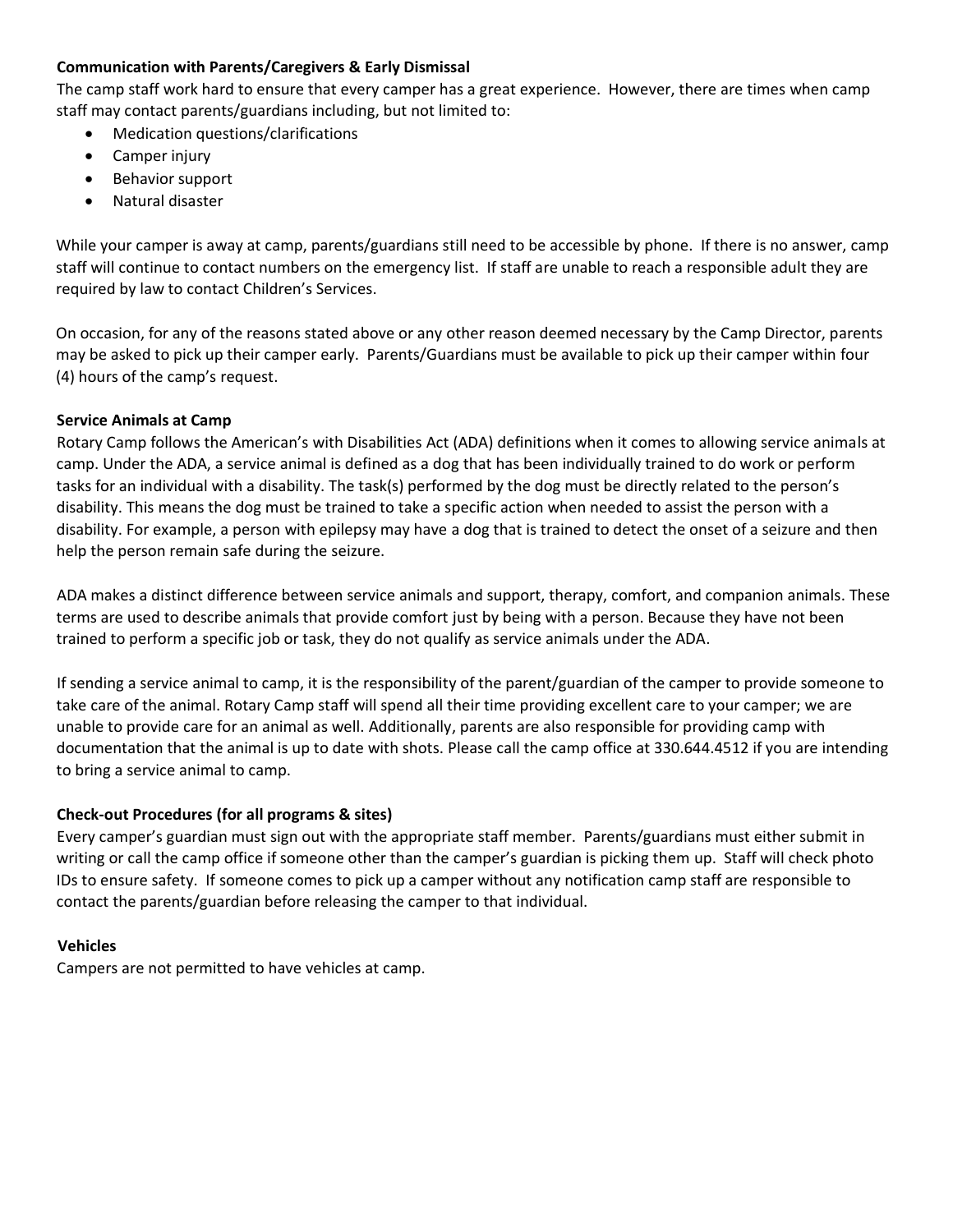#### **Absentees**

If a camper is not able to attend a registered session or day program, camp must be notified as soon as possible. At the beginning of each program, all registered campers that have not shown up within an hour of registration must be contacted to confirm their absenteeism. This occurs daily at each day camp site.

Campers who do not attend and do not call off for a registered program will be assessed one half the session fee and cannot sign up for another program until the balance due is paid.

#### **Alcohol and Drugs**

Camp is a drug free environment. The use of alcohol or any recreational drugs, legal or illegal, by campers, volunteers, or staff is strictly prohibited and will be cause for immediate dismal from property.

#### **Pictures**

Due to the decreased staffing this season we are not offering any online picture services. Camp staff will share pictures on the Rotary Camp Facebook and Instagram pages.

Please remember, a picture is a snapshot in time. It captures candid moments when individuals are not always smiling or looking at the camera. This does not mean your camper is not having fun at camp. If your camper is not having fun, we will contact you and talk about it.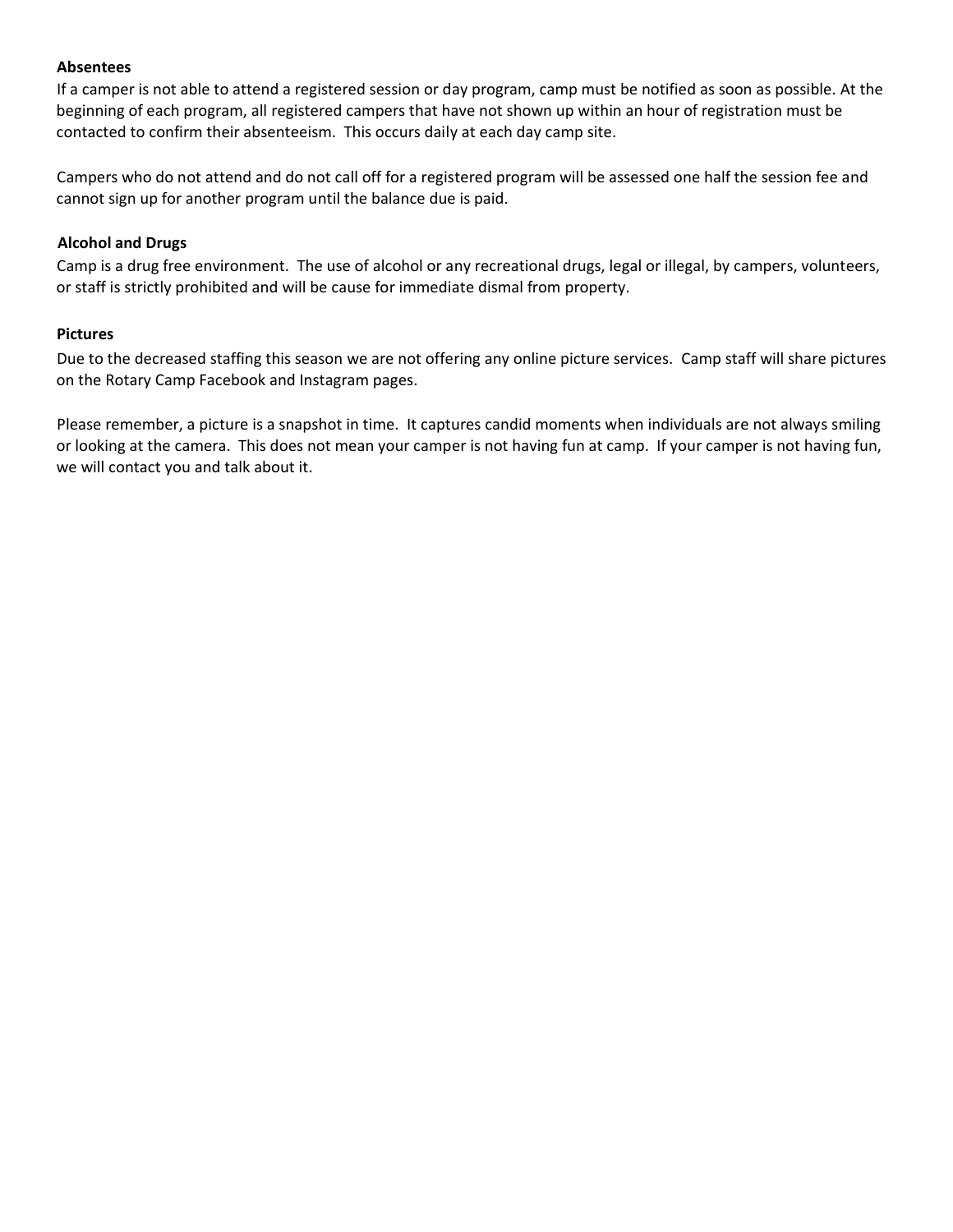#### **Overnight Camp Information**

#### **Camp Arrival Day**

Check-in times will be scheduled between 3pm – 5pm on Sundays. You will receive notification the week prior to your camper's scheduled arrival with your personalized check-in time.

Please only have one parent drop off their camper and if possible, no siblings.

- You will then proceed to the check-in table.
- You will be directed to your camper's cabin.
- Counselors will meet you outside the cabin, take their bedding and supplies, and help them get set up in the cabin.
- You can then proceed to the health lodge if your camper has medications to check-in.
- Enjoy your week!

Camp's first medication pass will be at 8pm Sunday. It is the responsibility of the parent/guardian to give the campers any medication needed before 8pm.

#### **Overnight Camp Check-Out Time**

Please bring photo identification. Check out is Friday morning each week from 10am – 11am.

#### **Clothing List for Campers**

Campers are very active while at camp, so we suggest that you do not send new clothing. Clothing should be practical and clean.

In order to keep track of your camper's clothing, we ask that you put your camper's name on each item of clothing and equipment. Clothing not claimed will be kept at camp for two weeks and then donated to a local charitable organization.

The following is a suggested list of clothing for the best camp experience. You may add to it or subtract from it as you wish, but please make sure your camper is properly equipped so that he/she may enjoy their stay. Baggage should be limited to one suitcase and bedding. Attached to the end of this packet is a packing list. Fill this out and tape it on the inside of the suitcase to aid your camper and our counselors when checking in and out.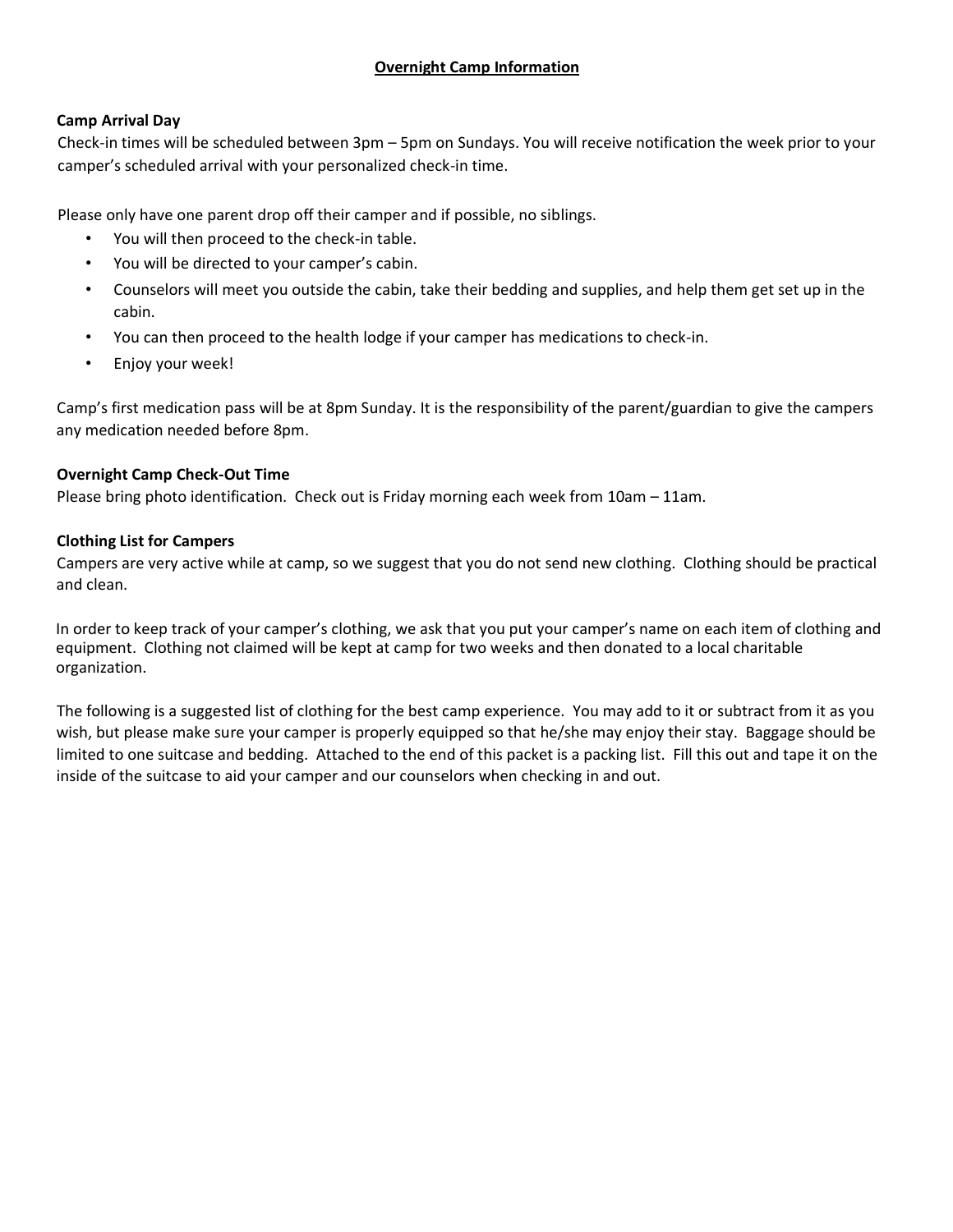#### Necessary:

- □ Sleeping bag or blanket & sheets
- Pillow
- Pajamas
- Comb or brush
- Deodorant
- Toothbrush/paste
- Shampoo
- Soap
- □ 2 bath towels
- 2 wash cloths
- 5 t-shirts
- 3-4 pairs of shorts
- □ 1-2 sweatshirts
- 1 long sleeve shirt
- □ 2 pairs of pants/jeans
- □ 1 jacket/sweater
- □ 6 pairs of underwear
- 1 pair of swimming shoes
- 1 pair of crocks or sandals\*
- $\Box$  1 pair of tennis shoes
- Swimsuit
- Sunscreen
- Raincoat or poncho
- Mosquito repellent
- □ Laundry bag

Convenient but not necessary:

- □ Flashlight
- Camera/film
- □ Box/bucket for toiletry items
- □ Hat

□ 6 pairs of socks

\*Campers spend many hours running around outside throughout the week and need shoes that protect their feet and provide support. Flip flops and shoes that do not cover toes and heels are not appropriate footwear for camp. Campers are required to wear shoes at all times.

#### **Proper Footwear in the Water**

Due to an increase in zebra mussels in our lake, it is recommended that all campers come with swim shoes. While we do our best to make sure our swim area is free of anything that could potentially be dangerous, zebra mussels are becoming more common in the Portage Lakes. Therefore, we recommend that all campers and staff wear swim shoes while in the lake.

#### **Things to NOT bring:**

- o **Cell phones**: We know this may be a difficult restriction. It's probably the most difficult for you as the parent. We understand and sympathize with this. We acknowledge how accustomed you've become to having near constant access to your child. However, at this point, we find it to be a very healthy concept to disconnect from the tech world. Our campers' lives are very structured, and that structure remains true for their time at camp. Every minute of the day is planned. We plan to help our campers socialize, problem solve, and learn new skills. This can be very difficult if our campers are focused on cell phones instead of campers and staff next to them. If there is an emergency at home, and you need to contact your camper, or if you are worried about how your camper is doing, please call the office at (330) 644-4512. If no one answers your call, please leave a voicemail and we will promptly return your call.
- o **Personal Sporting Equipment, Weapons, or Money**: Rotary Camp will provide all of the program supplies for each session's activities. Expensive equipment is not necessary and usually causes behavioral issues between campers. Anything that could be considered a weapon should not be brought to camp.
- o **Electronic Devices**: These items are expensive. We are near lakes, dirt, and bugs. We climb, run, and jump. This environment is not conducive to expensive electronic devices. Please help us avoid a broken heart and keep these at home. If your camper is using a device to assist in communication, please contact the Camp Director to determine if it's appropriate to bring to camp.
- o **Snack for in the cabin:** Snacks attract unwanted attention from squirrels, mice, skunks, and hungry counselors! For the safety of the cabin, please, do not send snacks. If your camper has special dietary needs talk to the Camp Director in advance of your camper's session and we will come up with a plan together.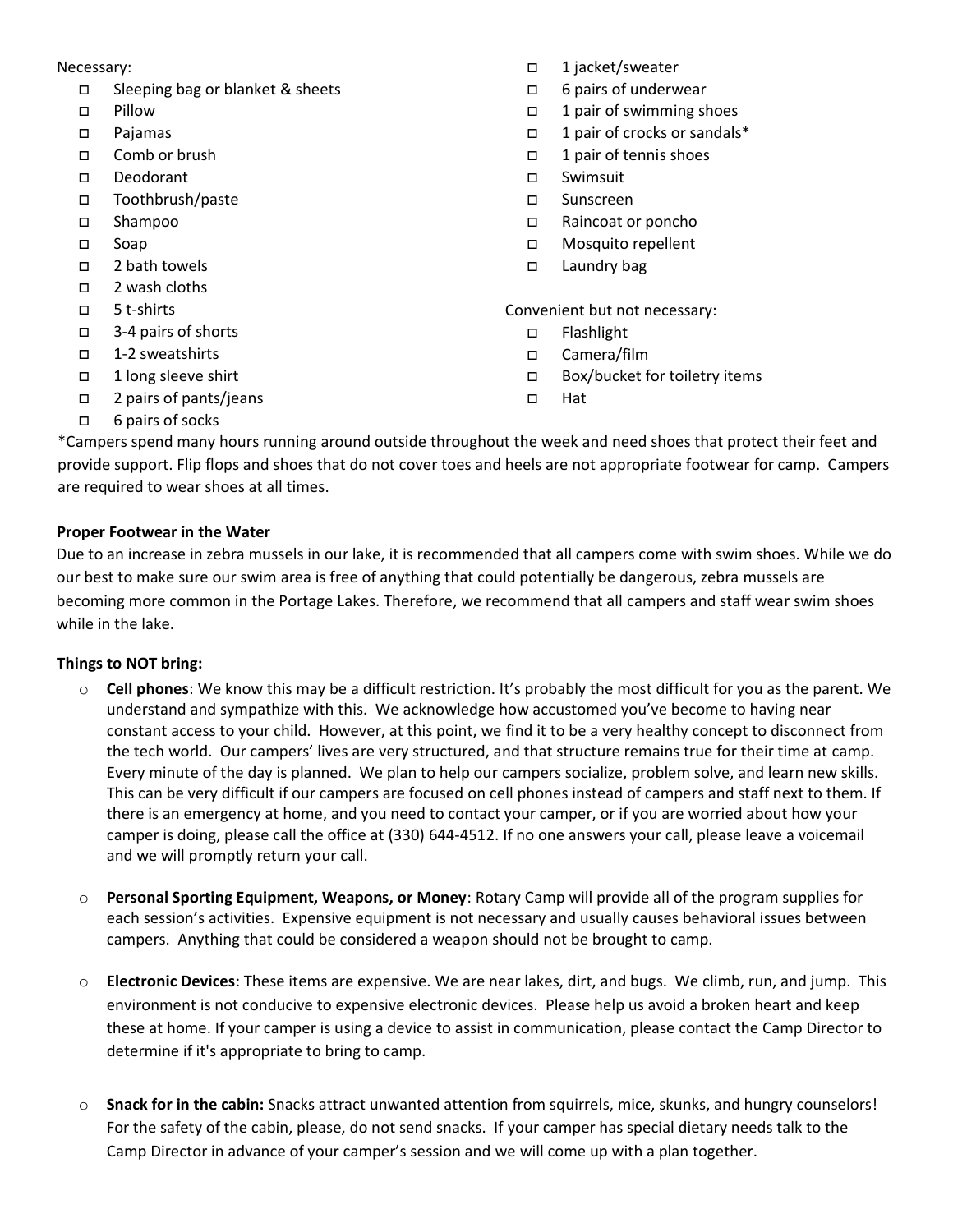#### **Food Service for Campers**

Balanced meals are planned and served by the food services staff for overnight camp. Special dietary considerations are made for food allergies and other dietary needs.

Please be sure to indicate your camper's dietary needs on the online health history form. If your camper has extensive dietary needs, such as gluten free, please contact the Camp Director before your camper attends camp.

#### **Camper Mail**

Mail will be delivered at each evening meal. Please send mail to your camper at this address:

Akron Rotary Camp Camper's Name, Cabin Name 4460 Rex Lake Dr. Akron, OH 44319

Faxes (330.644.1013) and emails (rotarycamp@akronymca.org) will also be delivered to campers. Please include the camper's name and cabin.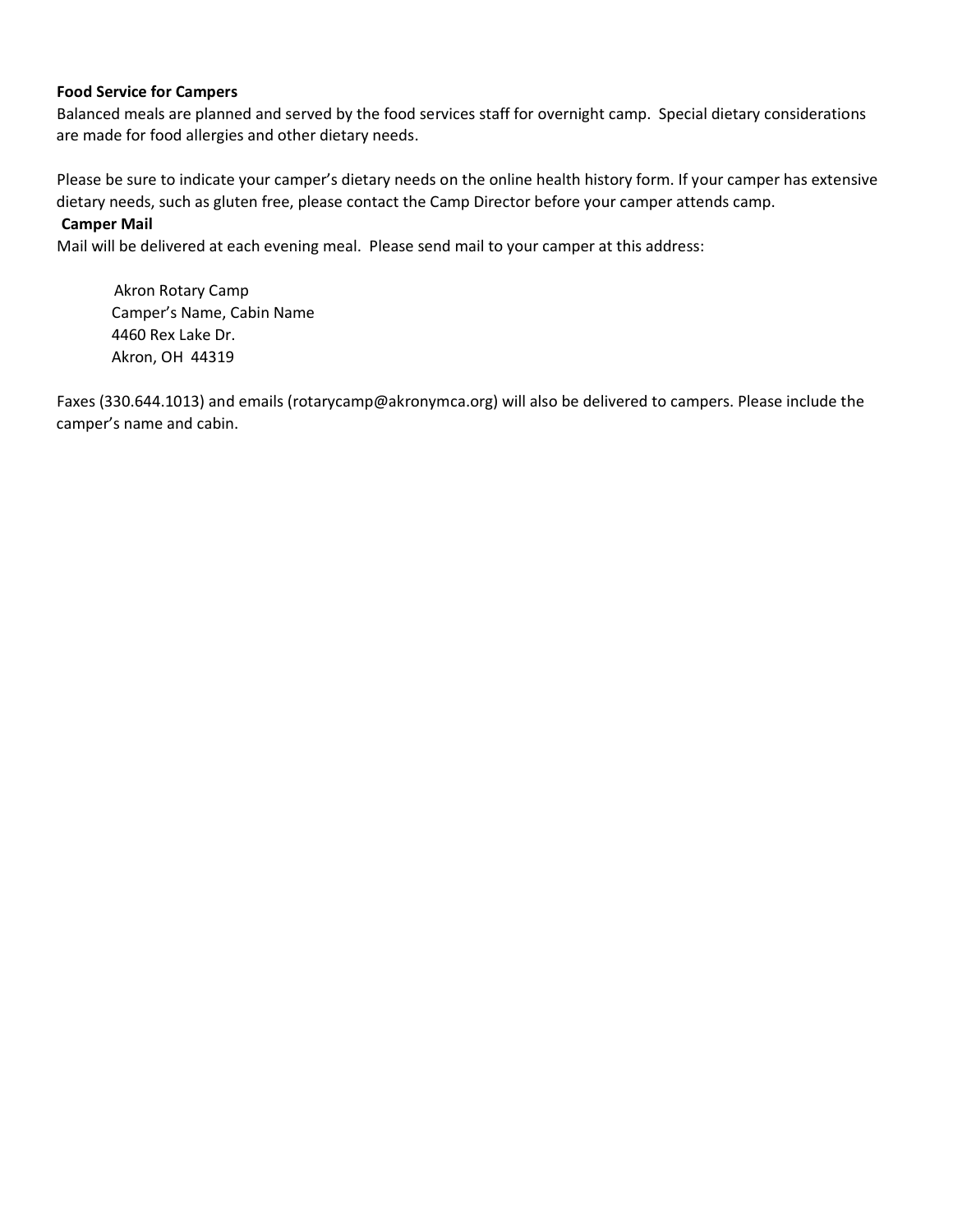#### **Day Camp Information**

#### **Arrival/Departure**

Drop off and pick up times are noted below specific to each site. Please stay within the times. Rotary Camp reserves the right to charge \$20 per each 15 minutes the camper is supervised beyond the normal pick-up times. If there is a change in the departure routine (early pick up, different authorized person picking up, etc.) please notify the camp in writing.

All campers are required to sign in/out daily with a staff member. Please have your photo ID available for verification.

#### **Portage Trailblazers Day Camp – runs 9:00 am – 3:00 pm**

- Drop-off times are from 8:45 am 9:00 am
- Pick-up will begin at 2:45 pm and run through 3:15 pm

#### **Rex Lake Day Camp - runs 9:00 am – 4:00 pm**

- Drop-off times are from 8:45 am 9:15 am
- Pick-up will begin at 3:45 pm and run through 4:15 pm

#### **Portage Trailblazers Day Camp Drop Off Procedures**

Parents can drop off their campers at the Happy Day School located at 2500 Brady Lake Rd.

When you enter the driveway, please stay to the right. When you reach the driveway circle, you may park along the circle. Be sure to leave open the loading area closest to the covered walkway for transportation vehicles with lifts. Once parked, you may proceed to the side door of the building closest to the outside playground. Staff members will be present to assist with escorting campers to their groups.

#### **Portage Trailblazers Pick Up Procedures**

Parents will check-out at the same locations as drop off. When you arrive, please check-in with the staff member on duty. Campers will be notified and escorted from the building or playground for dismissal.

If someone other than the camper's parent/guardian is picking them up, you will need to notify camp staff. Staff will check photo IDs prior to releasing a camper – even if the individual is listed as an emergency contact.

#### **Rex Lake Day Camp Drop-Off Procedures**

Parents can drop their campers off at the main camp driveway located at 4460 Rex Lake Drive, New Franklin, 44319.

If you need to get out of your car to assist your camper into the vehicle or to drop off medications, go to the back parking lot adjacent to the Masonic Lodge located at 4395 Rex Lake Drive, New Franklin, 44319.

If a camper is arriving by bus, please direct the driver to drop them off at the back entrance across the street from the Portage Lakes Masonic Lodge located at 4395 Rex Lake Drive, New Franklin, 44319. Please hand the staff member at check-in any notes or medications.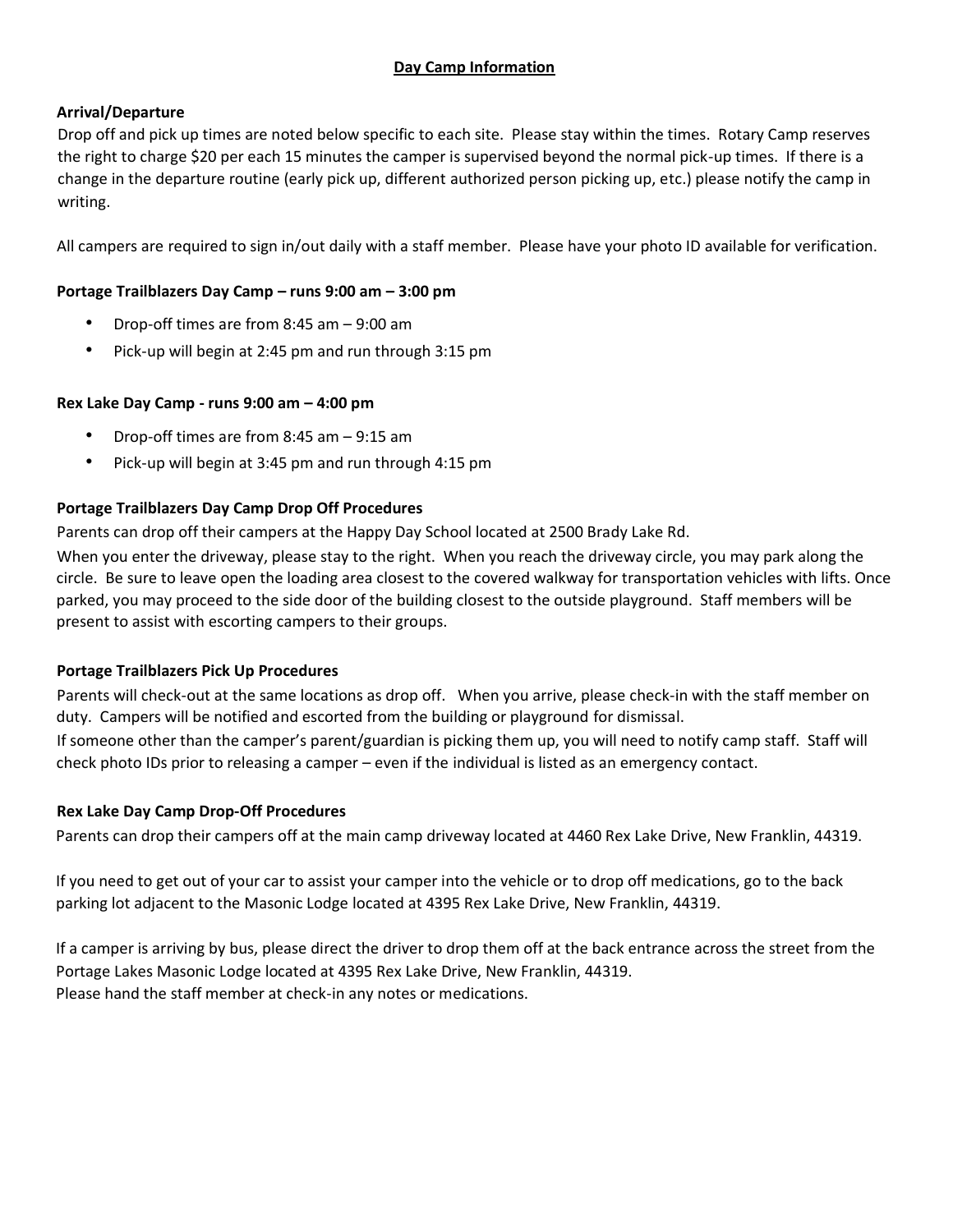#### **Rex Lake Day Camp Pick-Up Procedures**

Please check-out at the same locations as drop off. If your camper does not need assistance and/or you have no meds to pick up, go to the main parking lot for pick-up.

#### **What to Bring to Day Camp**

Each day, the day campers will participate in all of the traditional camp activities including waterfront (at Rotary Camp) or swimming (at Happy Day). Below is a list of recommended items for each day:

- ❑ Backpack
- ❑ Change of clothes
- ❑ Appropriate footwear\*
- ❑ Sunscreen
- ❑ Swimwear (if applicable)
- ❑ Beach Towel
- ❑ Lunch
- ❑ Filled water bottle for each day
- ❑ Extra snack
- ❑ Water shoes (Rex Lake)
- ❑ Any prescription medications in the original bottle with correct dosage
- ❑ Any notes or messages to the camp staff about the camper or program

Please mark all your camper's belongings to help us keep them organized. We do not have extra clothes at camp, so please make sure your camper has what he/she may need for the day.

\*Campers spend many hours running around outside throughout the week and need shoes that protect their feet and provide support. Flip flops and shoes that do not cover toes and heels are not appropriate footwear for camp. Campers are required to wear shoes at all times.

#### **Proper Footwear in the Water**

Due to an increase in zebra mussels in our lake it is recommended that all campers come with swim shoes. While we do our best to make sure our swim area is free of anything that could potentially be dangerous, zebra mussels are becoming more common in the Portage Lakes. Therefore, we recommend that all campers wear swim shoes while in the lake.

#### **DO NOT BRING**

Please do not bring any of the following: cell phones, personal sports equipment, animals, handheld game systems, iPods, iPads, mp3 players, or anything that could be considered a weapon (pocketknives, guns, air rifles, matches, fireworks, etc.). Do not bring gum, candy, pop, or food that may attract critters. Any items deemed to be inappropriate for camp will be taken to the Camp Director. The items will be returned at the end of the day or week.

Additionally, please do not allow campers to bring any items of value (monetary or sentimental). Inevitably, these are the things which come up missing, thus creating unnecessary emotional distress for the campers and staff.

We make every attempt to keep your camper's belongings together. At times items can come up missing. It is assumed that the parents/guardians are responsible for any items brought to camp by the camper, including appropriate and inappropriate items. Akron Rotary Camp, Akron Area YMCA, and its representatives cannot be held responsible for missing items.

#### **Medications**

Medications must be in their original bottles with the correct dosage on the label. At check-in you will review medication and dosage with our camp nurse. You will be asked to verify each medication and quantity that is dropped off. Please only bring the quantity needed to be given for the week. At the end of the week you will receive an empty medication bottles. Please do not leave them in your camper's bag.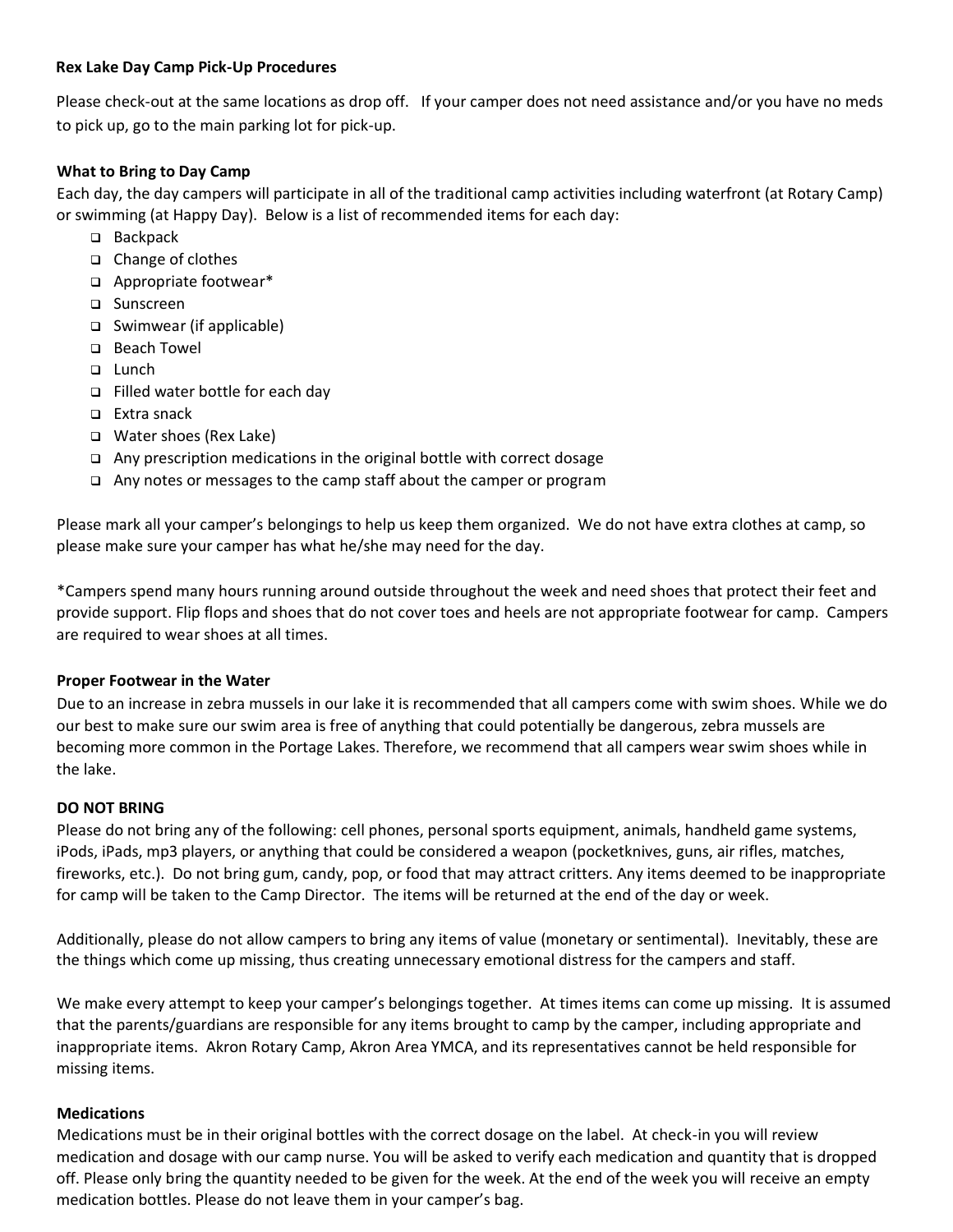If you would like to check in your camper's medications prior to the start of the camp session for ease of drop off, please contact Meghan Wiant at 330.644.4512 (ext. 3207) or email meghanw@akronymca.org to schedule an appointment.

#### **Meals**

While at camp, children use a lot of energy participating in various activities. Please make sure your child eats a healthy breakfast before she/he comes to camp each day. Parents are required to pack lunch for their campers as well. If a camper forgets her/his lunch, we will be happy to provide one that day. If camp needs to provide lunch more than three times throughout the summer, parents will be billed \$15.00 for each meal.